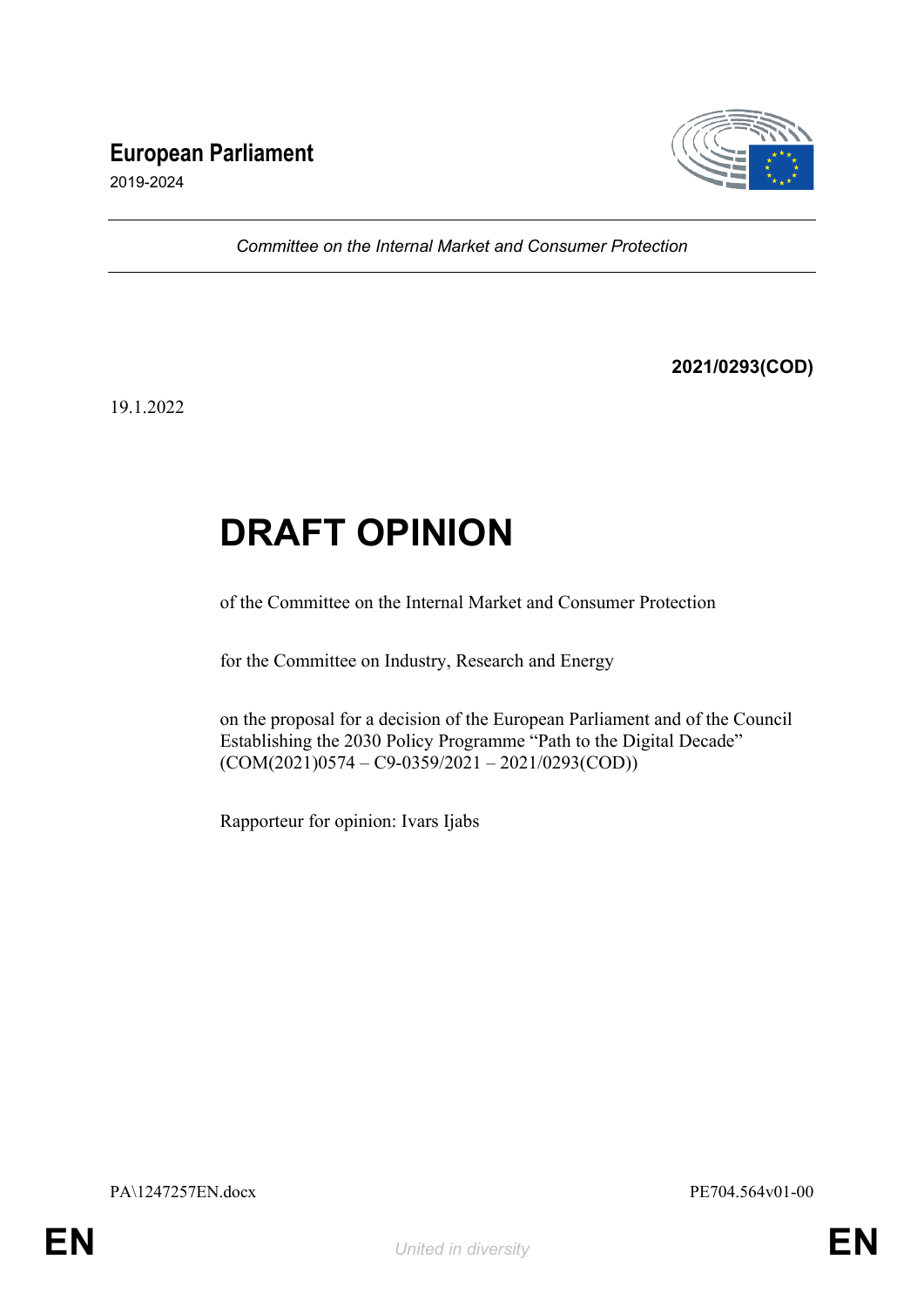PA\_Legam

**EN**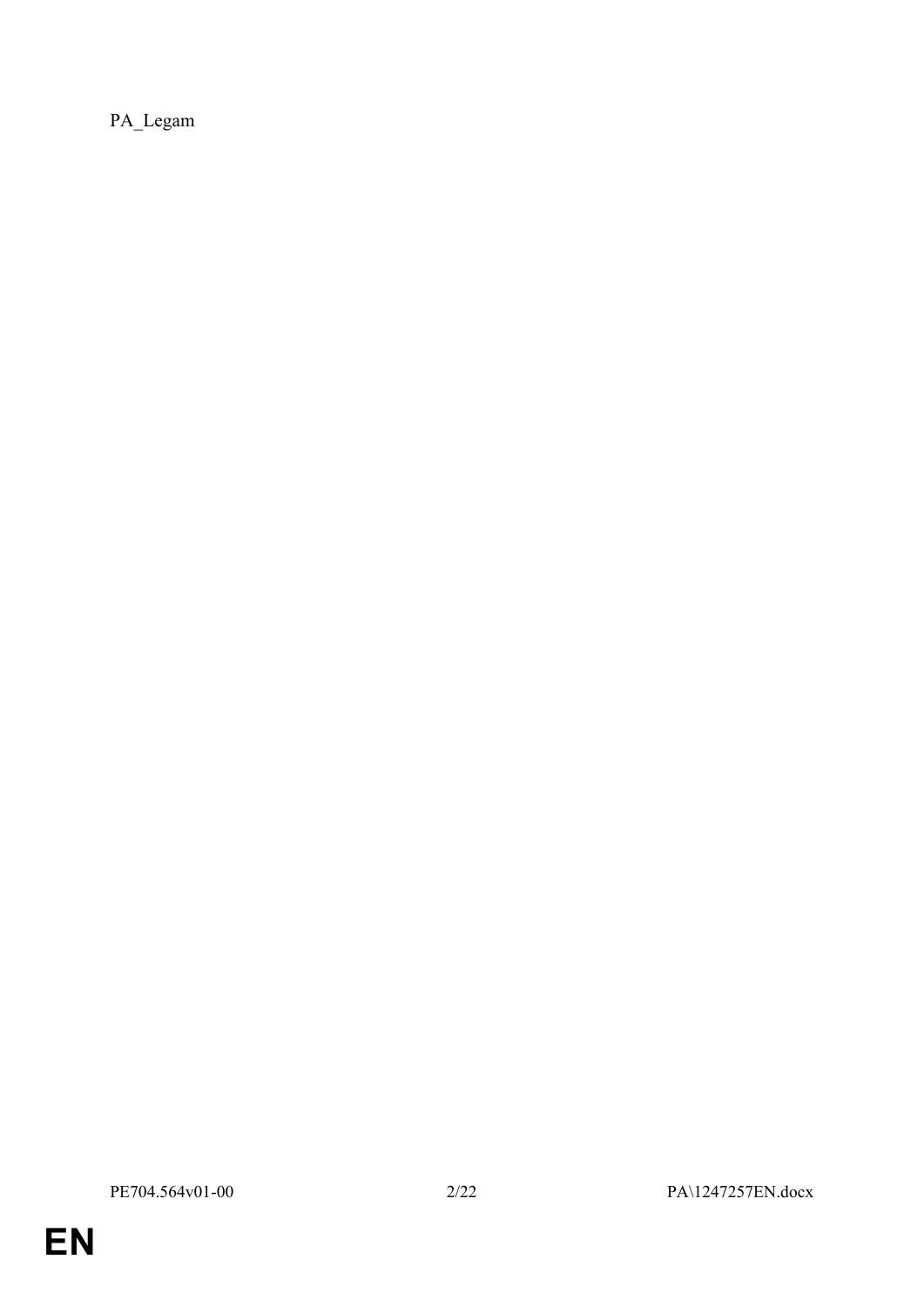# **SHORT JUSTIFICATION**

On 9 March 2021, the European Commission adopted the Communication "The 2030 Digital Compass: the European way for the Digital Decade" ('Digital Compass Communication') in response to the European Council's call for a Digital Compass, building on the Commission's Digital Strategy of February 2020. The ambitions of this Communication are lofty, as they seek to ensure EU digital sovereignty in an open and interconnected global environment, whilst pursuing policies that empower people and businesses alike to seize a human-centred, sustainable and more prosperous digital future. Within this framework, steps are also taken to build a climate neutral, circular and resilient European economy. This Policy Programme aims to ensure that the EU achieves its goals in bringing about a digital transformation of the European economy as well as broader society that is in line with our values, and reinforces Europe's global position of digital leadership. The Programme sets out key targets that the Union as a whole is expected to achieve by the 2030 deadline, whilst also setting out an innovative governance mechanism involving annual cooperation between EU institutions and Member State authorities. The digital targets themselves are based on four key pillars: digital skills, digital infrastructures, digitalisation of businesses and digitalisation of public services.

In terms of digital skills, it is acknowledged that Europe's citizens are, on the whole, currently lagging substantially behind, and it is incumbent on the European Union to help equip them with the skills they need. Whilst aiming to endow the whole population of the EU with basic or above digital skills, the projected target is for at least 80 % of Union citizens to be equipped with such by 2030 (the current figure is estimated at 56 %). Digital training and education is highlighted as urgently necessary in order to support a workforce in which people can acquire specialised digital skills to obtain quality jobs and rewarding careers. In addition to the target on digital skills established in the European Pillar of Social Rights Action Plan, the EU shall furthermore have a target of educating 20 million Information and Communication Technologies specialists (up from the present estimate of 8 million), with steps taken to ensure a greater gender balance in what remains a heavily male-dominated sector.

Similarly, Europe's digital infrastructure needs to be brought up to the highest possible modern standards to ensure competitiveness and security. Under the Programme, by 2030, networks with gigabit speeds should be available at accessible conditions for all those who need or wish for such capacity (current estimate is 59 %), and all populated areas should be covered by 5G (current estimate is a mere 14 %). The production of cutting-edge and sustainable semiconductors in Europe, including processors, should be by 2030 at least 20 % of the world's production in value (meaning manufacturing capacities below 5nm nodes, aiming at 2nm, and 10 times more energy efficient than today). Currently, Europe produces an estimated 10 %. Further to this, 10,000 climate neutral highly secure edge nodes should be deployed in the EU by 2030, in a way that guarantees access to data services with low latency wherever businesses are located.

In terms of our businesses, the Programme foresees at least 75 % of European enterprises having taken up cloud computing services, big data and Artificial Intelligence by 2030 (the current figure is estimated at 26 %). More than 90 % of European SMEs should have reached at least a basic level of digital intensity by the same deadline (current estimate is 60 %). Further to this, cutting-edge and disruptive innovation aiming at doubling the number of

PA\1247257EN.docx 3/22 PE704.564v01-00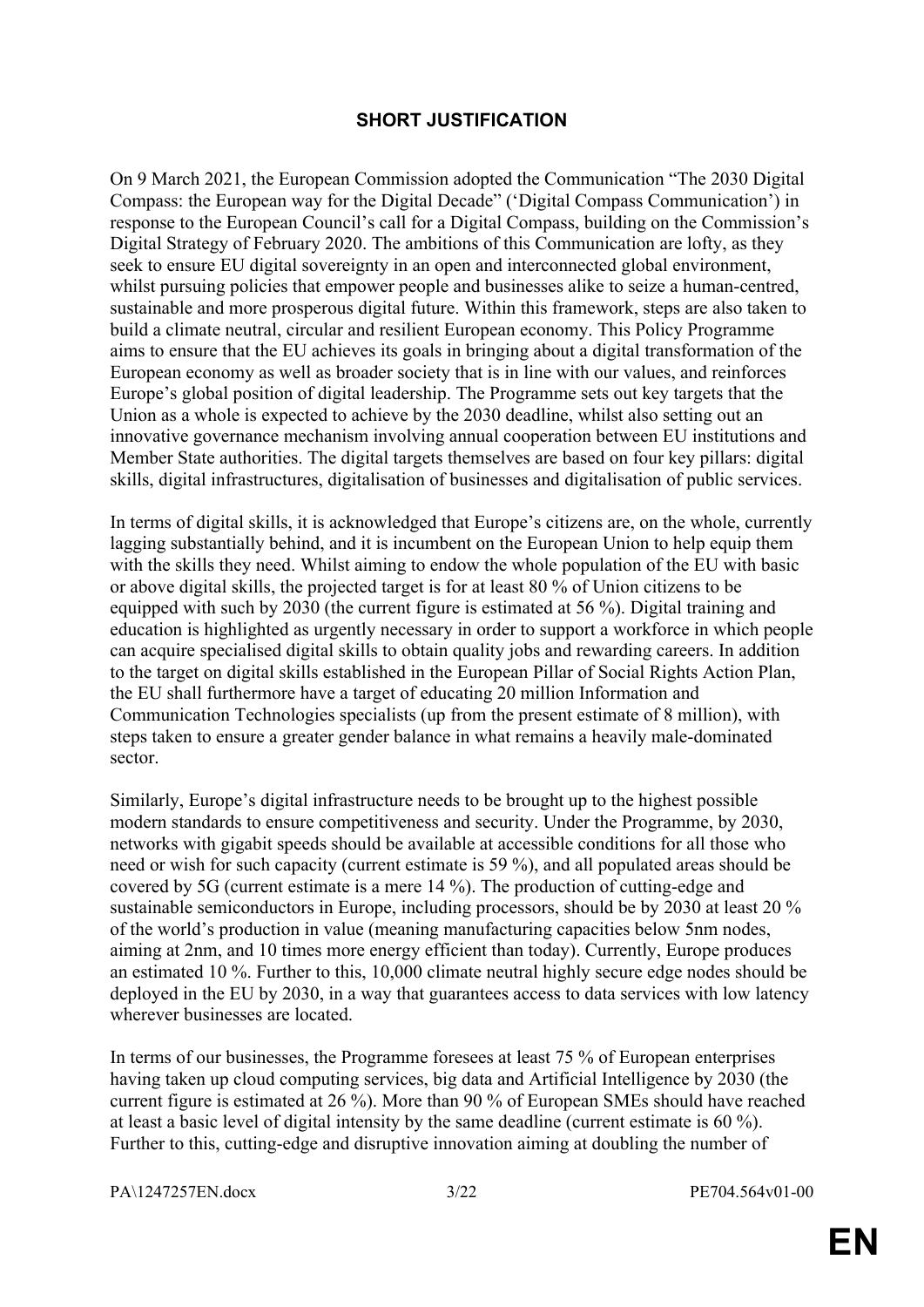unicorns in Europe by 2030 will be prioritised, through growing the pipeline of the EU's innovative scale ups and improving their access to finance.

The final area of focus for the Programme is the digitalisation of public services. Here, the bold overarching goal aims to provide for democratic life and public services to be fully accessible to all citizens online by 2030. Everyone in the EU must benefit from a best–inclass digital environment facilitating easy-to-use, efficient and personalised services and tools with high security and privacy standards. All online provision of key public services will be available for European citizens and businesses. All European citizens should have access to their medical records (e-records) and it is hoped that 80 % of Union citizens will use digital ID solutions in some capacity as part of daily life.

As Rapporteur, I commend the overall spirit and aims of this Proposal, which seeks to put in place a solid digital infrastructure to pave the way for the future of the European digital market. However, it is important to highlight that certain critical elements for the achievement of the general objectives and digital targets are not entirely reflected in the text. Namely, these are a European Cloud, to ensure high security and privacy standards across the Union for our citizens; and empowerment of the Commission in terms of coordination with Member States on the latter's monitoring and reporting obligations.

On the first point, since the Proposal seeks the inclusion of democratic life - that is to say, elections at different levels, referendums, voter databases and more - it is critical to ensure a European-owned Cloud for this purpose. This is not a measure that seeks to raise barriers, nor is it an act of protectionism, but rather an essential safety feature. This is, in my view, a matter of paramount European as well as national security, and will be a main point for me in my role as Rapporteur. I look forward to hearing your views on this matter as we move onwards in this process.

On the second point, empowering the Commission, more responsibility should be shouldered by the Commission as regards following the process and progress of Member States in terms of implementation plans as well as their obligations on monitoring, evaluating and reporting. This need not prejudice the role of the European Parliament, which should also be kept abreast of developments.

Consideration should also be afforded to the way in which this Proposal feeds into the European Semester, including aspects relating to the Recovery and Resilience Facility. We must take into account the convergence points in order to ensure coherence with alreadyexisting tools and legislation. Finally, the significance of the integration of the European Single Market - in terms of economic and social benefits for our citizens, as well as the broader strategic aspect for the Union as a whole - at the very heart of this proposal, cannot be stressed enough.

I intend to liaise with Martina Dlabajova, RE rapporteur in ITRE, as the Proposal advances as IMCO votes first, we have the ability to set high standards and pave the way for the final vote in plenary.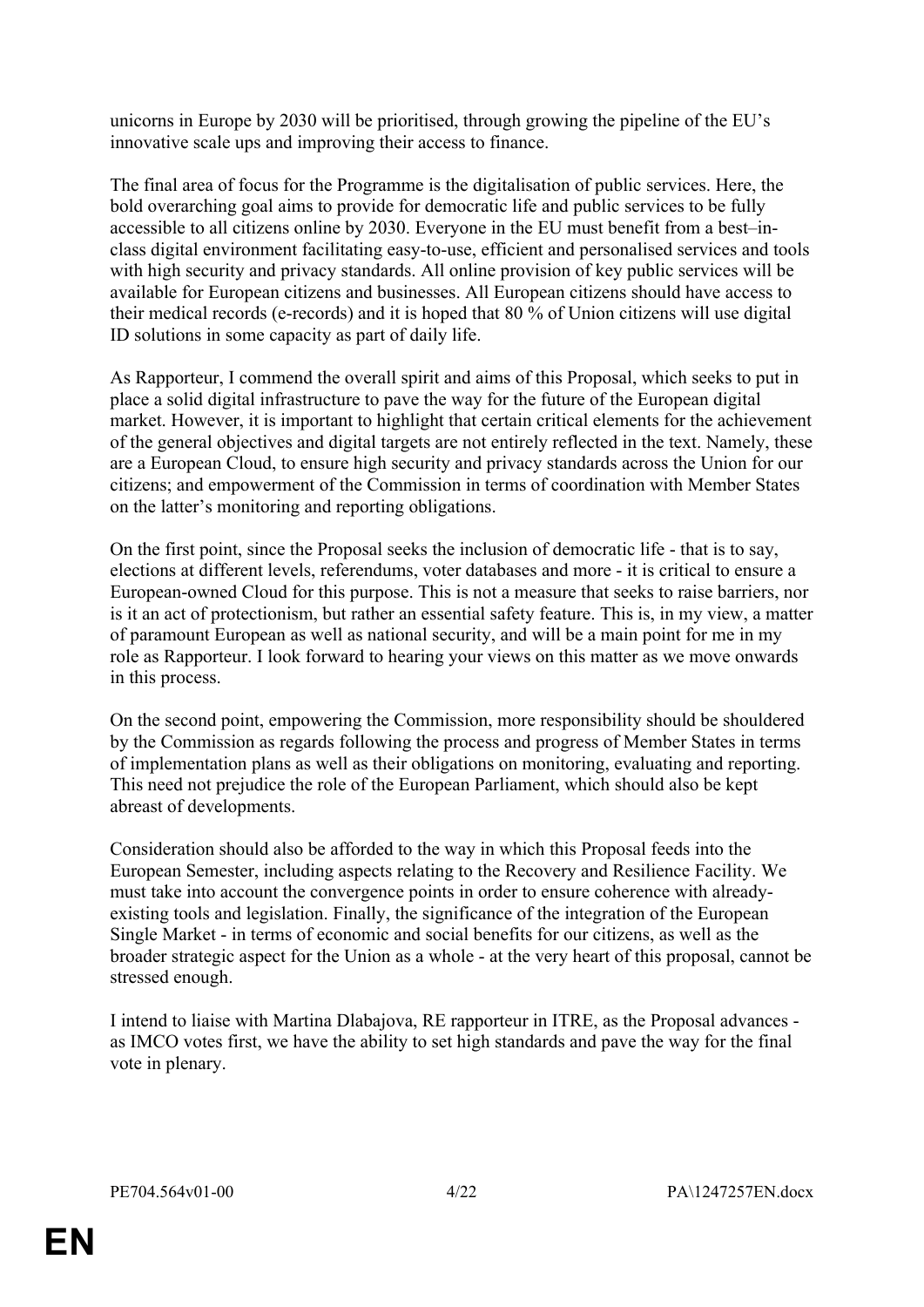# **AMENDMENTS**

The Committee on the Internal Market and Consumer Protection calls on the Committee on Industry, Research and Energy, as the committee responsible, to take into account the following amendments:

#### **Amendment 1**

# **Proposal for a decision Recital 5**

## *Text proposed by the Commission Amendment*

(5) The measures envisaged in the Digital Compass Communication should be implemented, to intensify actions defined in the strategy for Shaping Europe's digital future, and building on existing Union instruments (such as Cohesion programmes, the Technical Support Instrument, Regulation (EU) 2021/694 of the European Parliament and of the Council<sup>36</sup>, Regulation (EU) 2021/695 of the European Parliament and of the Council<sup>37</sup> and Regulation (EU) 2021/523 of the European Parliament and of the Council<sup>38</sup>) and on the funds allocated for digital transition of Regulation (EU) 2021/241 of the European Parliament and of the Council<sup>39</sup>. By this Decision, a Policy Programme "Path to the Digital Decade" should therefore be established in order to achieve, accelerate and shape a successful digital transformation of the Union's economy and society.

 $\mathcal{L}_\text{max}$  , and the contract of the contract of the contract of the contract of the contract of the contract of

(5) The measures envisaged in the Digital Compass Communication should be implemented, to intensify actions defined in the strategy for Shaping Europe's digital future, and building on existing Union instruments (such as Cohesion programmes, the Technical Support Instrument, Regulation (EU) 2021/694 of the European Parliament and of the Council<sup>36</sup>, Regulation (EU) 2021/695 of the European Parliament and of the Council<sup>37</sup> and Regulation (EU) 2021/523 of the European Parliament and of the Council<sup>38</sup>) and on the funds allocated for digital transition of Regulation (EU) 2021/241 of the European Parliament and of the Council<sup>39</sup>. By this Decision, a Policy Programme "Path to the Digital Decade" should therefore be established in order to achieve, accelerate and shape a successful digital transformation of the Union's economy and society*, with high security and privacy standards*.

<sup>36</sup> Regulation (EU) 2021/694 of the European Parliament and of the Council of 29 April 2021 establishing the Digital Europe Programme and repealing Decision (EU) 2015/2240 (OJ L 166, 11.5.2021, p. 1).

<sup>37</sup> Regulation (EU) 2021/695 of the European Parliament and of the Council of 28 April 2021 establishing Horizon Europe – the Framework Programme for Research

<sup>36</sup> Regulation (EU) 2021/694 of the European Parliament and of the Council of 29 April 2021 establishing the Digital Europe Programme and repealing Decision (EU) 2015/2240 (OJ L 166, 11.5.2021, p. 1).

<sup>37</sup> Regulation (EU) 2021/695 of the European Parliament and of the Council of 28 April 2021 establishing Horizon Europe – the Framework Programme for Research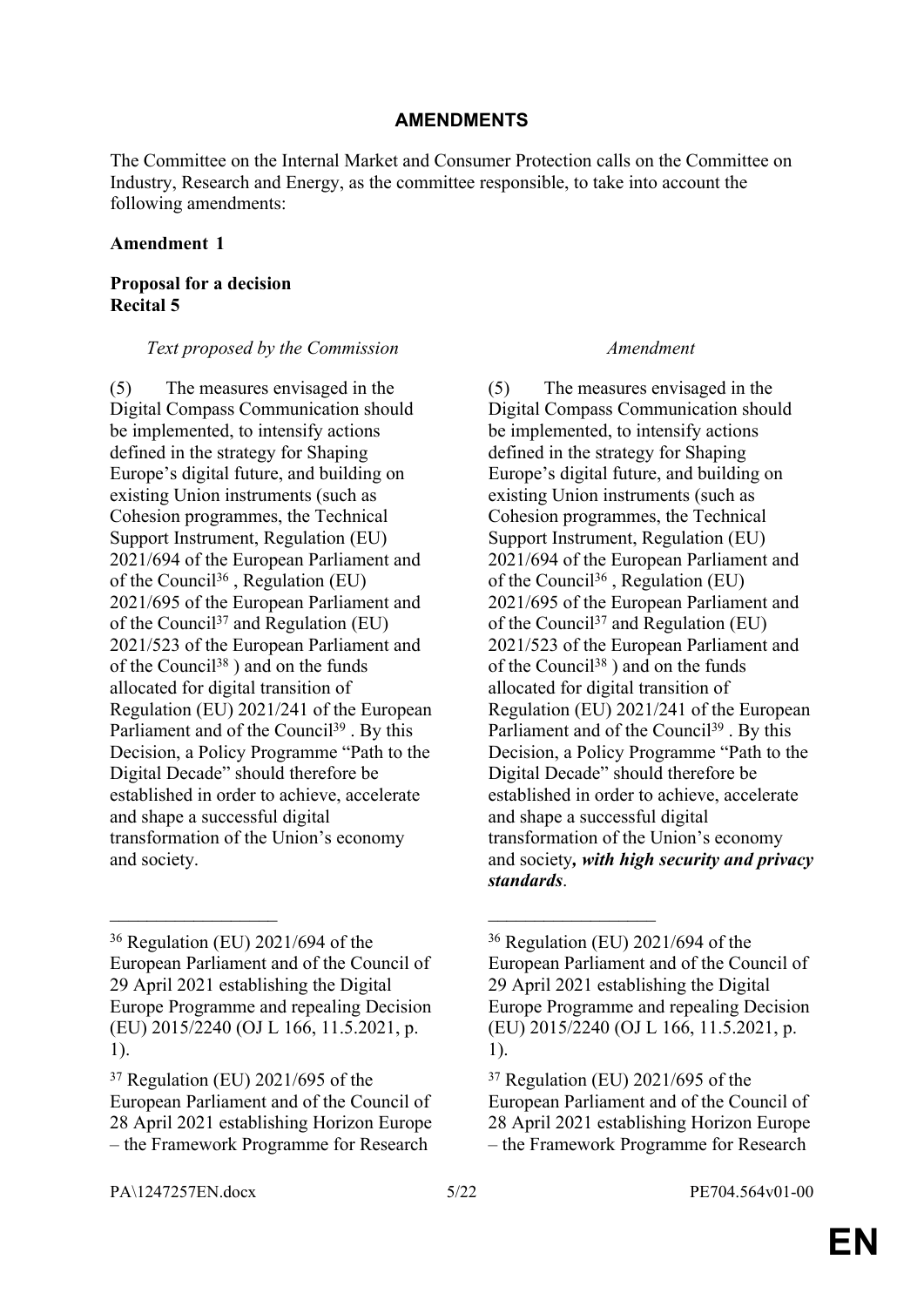and Innovation, laying down its rules for participation and dissemination, and repealing Regulations (EU) No 1290/2013 and (EU) No 1291/2013 (OJ L 170, 12.5.2021, p. 1).

<sup>38</sup> Regulation (EU) 2021/523 of the European Parliament and of the Council of 24 March 2021 establishing the InvestEU Programme and amending Regulation (EU) 2015/1017 ( OJ L 107, 26.3.2021, p. 30).

<sup>39</sup> Regulation (EU) 2021/241 of the European Parliament and of the Council of 12 February 2021 establishing the Recovery and Resilience Facility (OJ L 57, 18.2.2021, p. 17).

and Innovation, laying down its rules for participation and dissemination, and repealing Regulations (EU) No 1290/2013 and (EU) No 1291/2013 (OJ L 170, 12.5.2021, p. 1).

<sup>38</sup> Regulation (EU) 2021/523 of the European Parliament and of the Council of 24 March 2021 establishing the InvestEU Programme and amending Regulation (EU) 2015/1017 ( OJ L 107, 26.3.2021, p. 30).

<sup>39</sup> Regulation (EU) 2021/241 of the European Parliament and of the Council of 12 February 2021 establishing the Recovery and Resilience Facility (OJ L 57, 18.2.2021, p. 17).

Or. en

#### *Justification*

*This amendment aims at harmonising the overall text. The same wording appears in other related recitals and articles.*

**Amendment 2**

#### **Proposal for a decision Recital 7**

#### *Text proposed by the Commission Amendment*

(7) Digital skills, basic and advanced, are essential to reinforce the *collective* resilience of the Union's society. Digitally empowered and capable citizens will be able to take advantage of the opportunities of the Digital Decade. Moreover, digital training and education should support a workforce in which people can acquire specialised digital skills to get quality jobs and rewarding careers in much greater numbers than today, with convergence between women and men. *In addition, an essential enabler for taking advantage of the benefits of digitisation, for further technological developments and for Europe's digital leadership is a sustainable digital infrastructure for* 

(7) Digital skills, basic and advanced, are essential to reinforce the resilience of the Union's society. Digitally empowered and capable citizens will be able to take advantage of the opportunities of the Digital Decade. Moreover, digital training and education should support a workforce in which people can acquire specialised digital skills to get quality jobs and rewarding careers in much greater numbers than today, with convergence between women and men.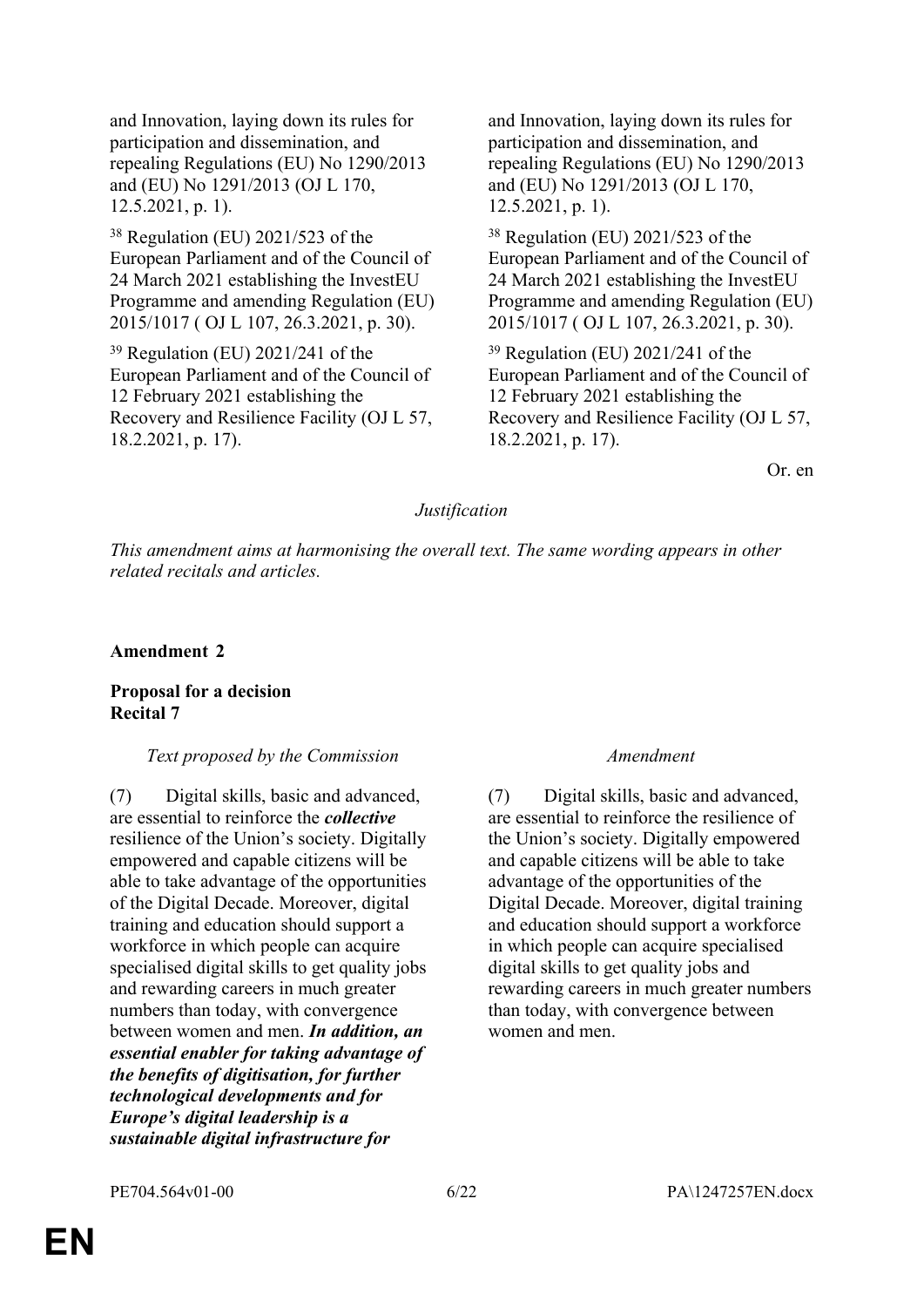*connectivity, microelectronics and the ability to process vast data. Excellent and secure connectivity for everybody and everywhere in Europe including in rural and remote areas<sup>40</sup> is needed. Societal needs for upload and download bandwidth are constantly growing. By 2030, networks with gigabit speeds should become available at accessible conditions for all those who need or wish such capacity. Moreover, microprocessors which are already today at the start of most of the key, strategic value chains are expected to be in even higher demand in the future, in particular the most innovative ones. Climate neutral highly secure edge node guaranteeing access to data services with low latency wherever businesses are located and quantum capacity are also expected to be critical enablers.*

<sup>40</sup> Long-term Vision for the EU's Rural Areas. COM(2021) 345 final.

<sup>40</sup> Long-term Vision for the EU's Rural Areas. COM(2021) 345 final.

Or. en

*Justification*

 $\mathcal{L}_\text{max}$  , and the contract of the contract of the contract of the contract of the contract of the contract of

*The word resilience is enough for the purpose of this recital. Furthermore, this recital covers many different important elements in one paragraph. Therefore, to emphasize the content, a subparagraph has been introduced below.*

**Amendment 3**

**Proposal for a decision Recital 7 a (new)**

*Text proposed by the Commission Amendment*

*(7a) An essential enabler for taking advantage of the benefits of digitisation, for further technological developments and for Europe's digital leadership is a sustainable digital infrastructure for connectivity, microelectronics and the ability to process vast data. Excellent and* 

PA\1247257EN.docx 7/22 PE704.564v01-00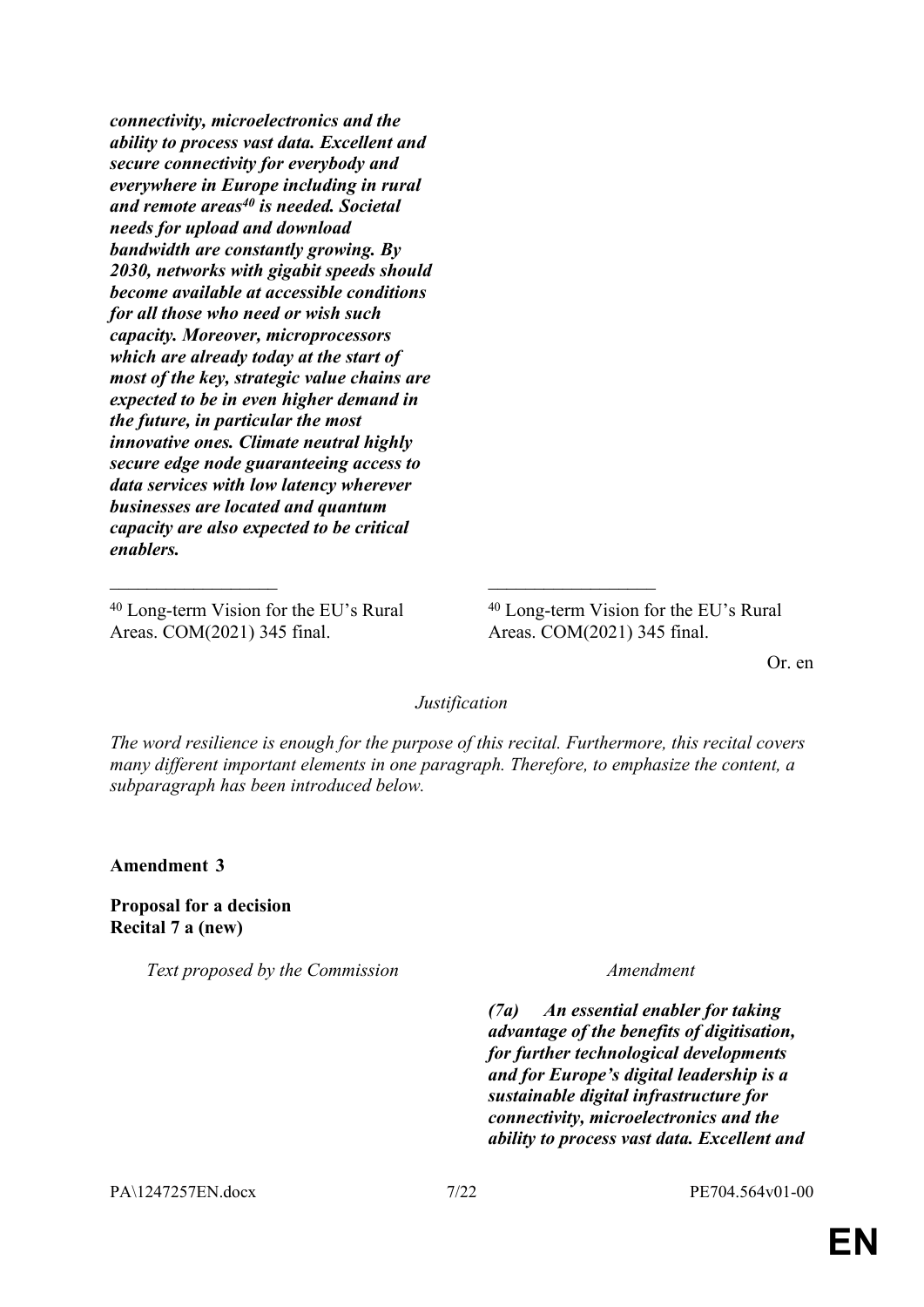*secure connectivity for everybody and everywhere in Europe including in rural and remote areas1a is needed. Societal needs for upload and download bandwidth are constantly growing. By 2030, networks with gigabit speeds should become available at accessible conditions for all those who need or wish such capacity. Moreover, microprocessors which are already today at the start of most of the key, strategic value chains are expected to be in even higher demand in the future, in particular the most innovative ones. Climate neutral highly secure edge node guaranteeing access to data services with low latency wherever businesses are located and quantum capacity are also expected to be critical enablers.*

*1a Long-term Vision for the EU's Rural Areas. COM(2021) 345 final.*

*\_\_\_\_\_\_\_\_\_\_\_\_\_\_\_\_\_\_*

Or. en

#### **Amendment 4**

### **Proposal for a decision Recital 9**

#### *Text proposed by the Commission Amendment*

(9) Democratic life and public services will *also crucially* depend on digital *technologies and* therefore *they* should be fully accessible for everyone, *as a best–inclass digital environment providing* for easy-to-use, efficient and personalised services and tools with high security and privacy standards.

(9) Democratic life and public services will depend on *a secure* digital *infrastructure.* Therefore*, it* should be fully accessible for everyone, for easy-touse, efficient and personalised services and tools*,* with high security and privacy standards. *For the purpose of improving access to public and private digital services across the Union and removing digital barriers across Member States, the European Digital Identity wallet1a should be made available to any citizen and business that wishes to make use of it, while keeping the control of the data effectively in the hands of the individual*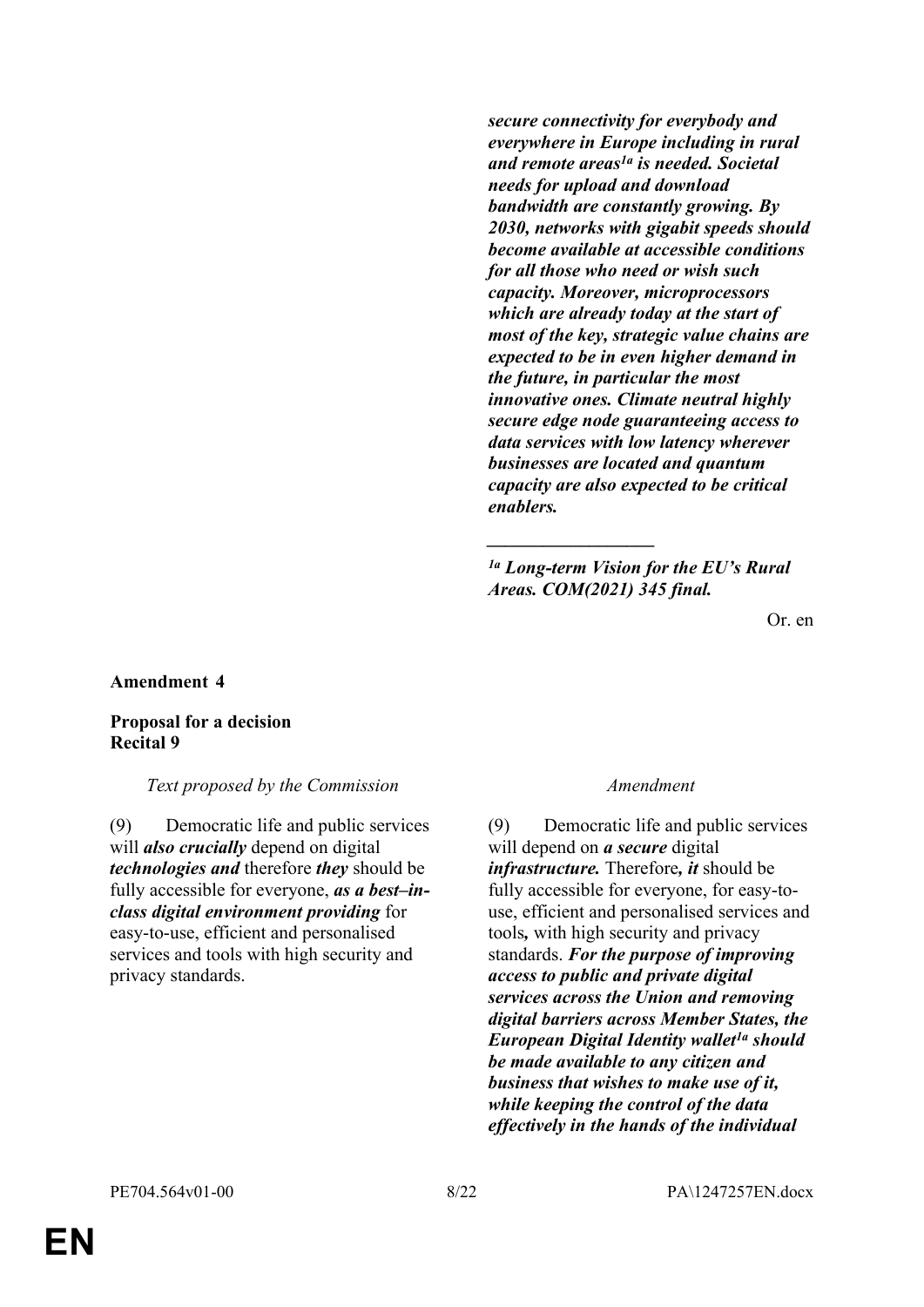PA\1247257EN.docx 9/22 PE704.564v01-00

*user.*

 $\overline{\phantom{a}}$  , where  $\overline{\phantom{a}}$ 

*1a Regulation of the European Parliament and of the Council (EU) [.../...] amending Regulation (EU) No 910/2014 as regards establishing a framework for a European Digital Identity (OJ L ..).*

Or. en

# *Justification*

*Digital infrastructure is a wider concept that includes digital technologies. Within the framework of digital infrastructure, all populated areas in Europe should be covered by 5G (current estimate is a mere 14 %) to bring about a digital transformation that would make democratic life and public services available to all Union citizens.*

# **Amendment 5**

# **Proposal for a decision Article 1 – paragraph 1 – point b**

*Text proposed by the Commission Amendment*

(b) structure and *stimulate* cooperation between the Union institutions and Member States:

(b) structure and *foster* cooperation between the Union institutions and Member States:

Or. en

# **Amendment 6**

# **Proposal for a decision Article 2 – paragraph 1 – point c a (new)**

*Text proposed by the Commission Amendment*

*(ca) contribute to the prosperity and development of the Digital Single Market;*

Or. en

# *Justification*

*The subparagraph c brings into the text a reference to the Digital Single Market.*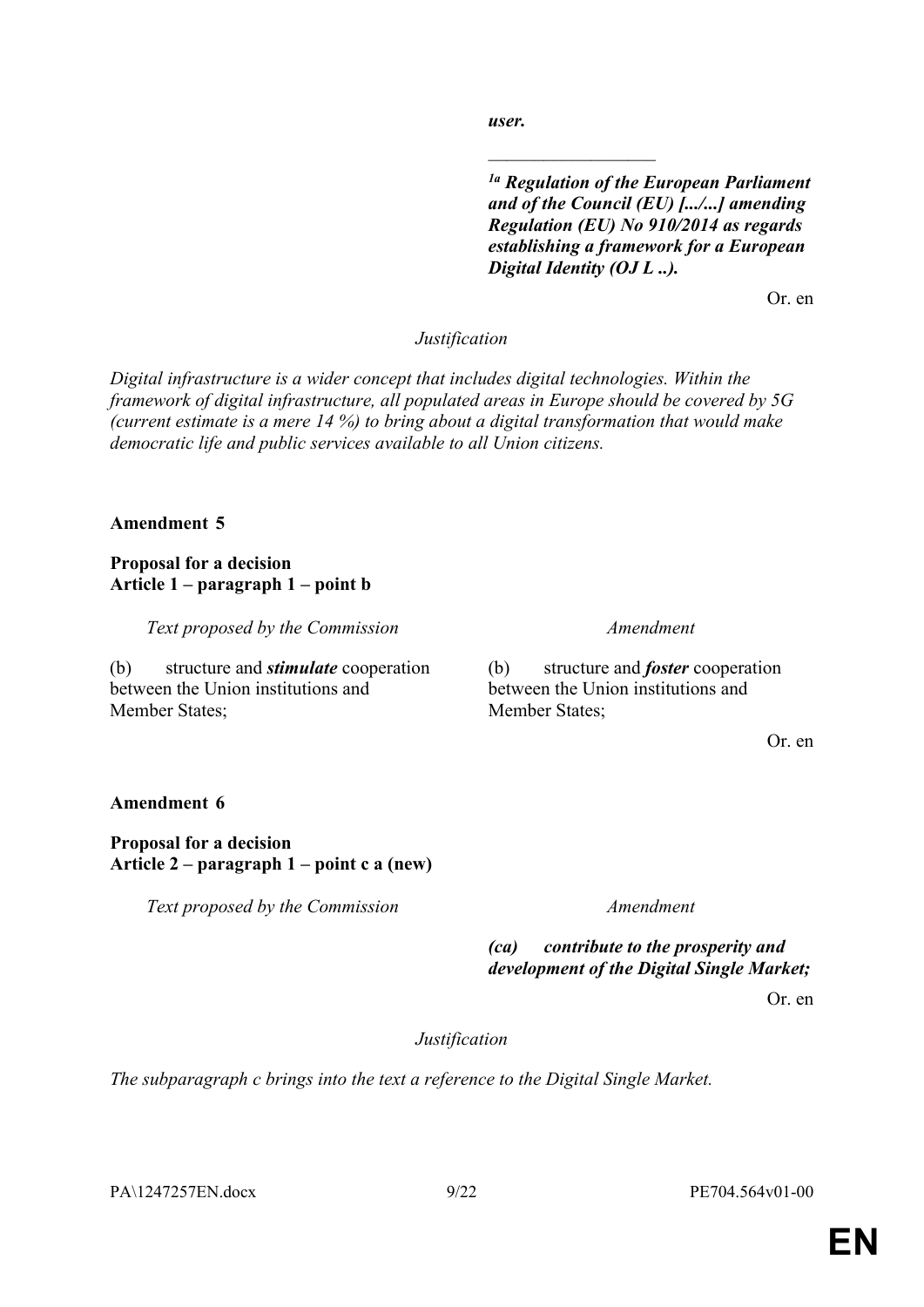**Amendment 7**

# **Proposal for a decision Article 3 – paragraph 1 – point 5 a (new)**

*Text proposed by the Commission Amendment*

*(5a) 'basic or above basic skills' means all individuals aged 16-74, with 'basic' or 'above basic' digital skills in each of the following four dimensions: information, communication, problem solving and software for content creation.*

Or. en

*Justification*

*This definition is taken from the DESI 2020 methodological note. https://ec.europa.eu/newsroom/dae/document.cfm?doc\_id=67082*

**Amendment 8**

# **Proposal for a decision Article 4 – paragraph 1 – point 1 – point a**

*Text proposed by the Commission Amendment*

(a) at least 80% of *those aged 16-74 have at least* basic digital skills;

(a) at least 80% of *Union citizens have basic or above* basic digital skills;

Or. en

# *Justification*

*Digital skills are the backbone of the digital society, without which one cannot fully benefit from digital technologies. The DESI 2020 methodological note defines "Individuals with basic or above basic" digital skills, as those aged 16-74, with digital skills within the following four dimensions: information, communication, problem solving and software for content creation. The age limit remains embedded in the definition, serving as an indicator to measure the target (see new definition in Art 3) while not excluding younger or/and older individuals.3*

**Amendment 9**

**Proposal for a decision Article 4 – paragraph 1 – point 1 – point b**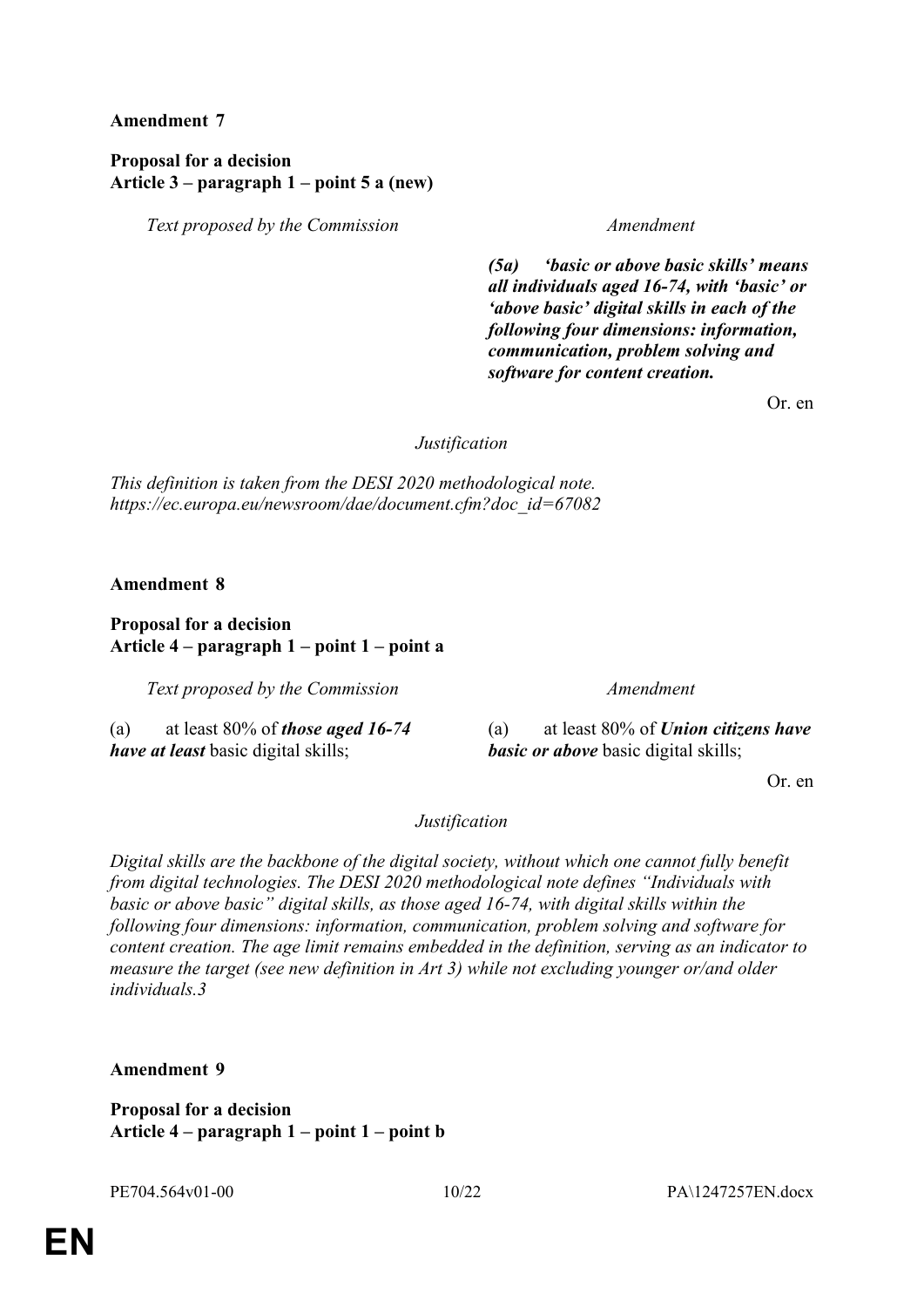## *Text proposed by the Commission Amendment*

(b) at least 20 million *employed* information and communications technology (ICT) specialists *are employed*, with convergence between women and men;

(b) at least 20 million *qualified* information and communications technology (ICT) specialists, with convergence between women and men;

Or. en

#### *Justification*

*The competence and knowledge should be in place with the ambition of achieving a specific target, but there should not be any imposition in terms of employment. The latest should be linked to the demand in the field.*

#### **Amendment 10**

**Proposal for a decision Article 4 – paragraph 1 – point 2 – point d a (new)**

*Text proposed by the Commission Amendment*

*(da) by 2030, the Union has a competitive and sustainable data cloud infrastructure in place, with high security and privacy standards and complying with the Union's data protection rules, for the purpose of supporting the Union's digital sovereignty.*

Or. en

## *Justification*

*Democratic life and public services will depend on secured digital infrastructure. Therefore, a data cloud infrastructure with high security and privacy standards is essential for achieving a robust and trusted digitalisation deployment. This is a matter of security for the Union and for our citizens. Furthermore, there is no intention to limit the market or establish a particular ownership.*

**Amendment 11**

**Proposal for a decision Article 4 – paragraph 1 – point 4 – point a**

PA\1247257EN.docx 11/22 PE704.564v01-00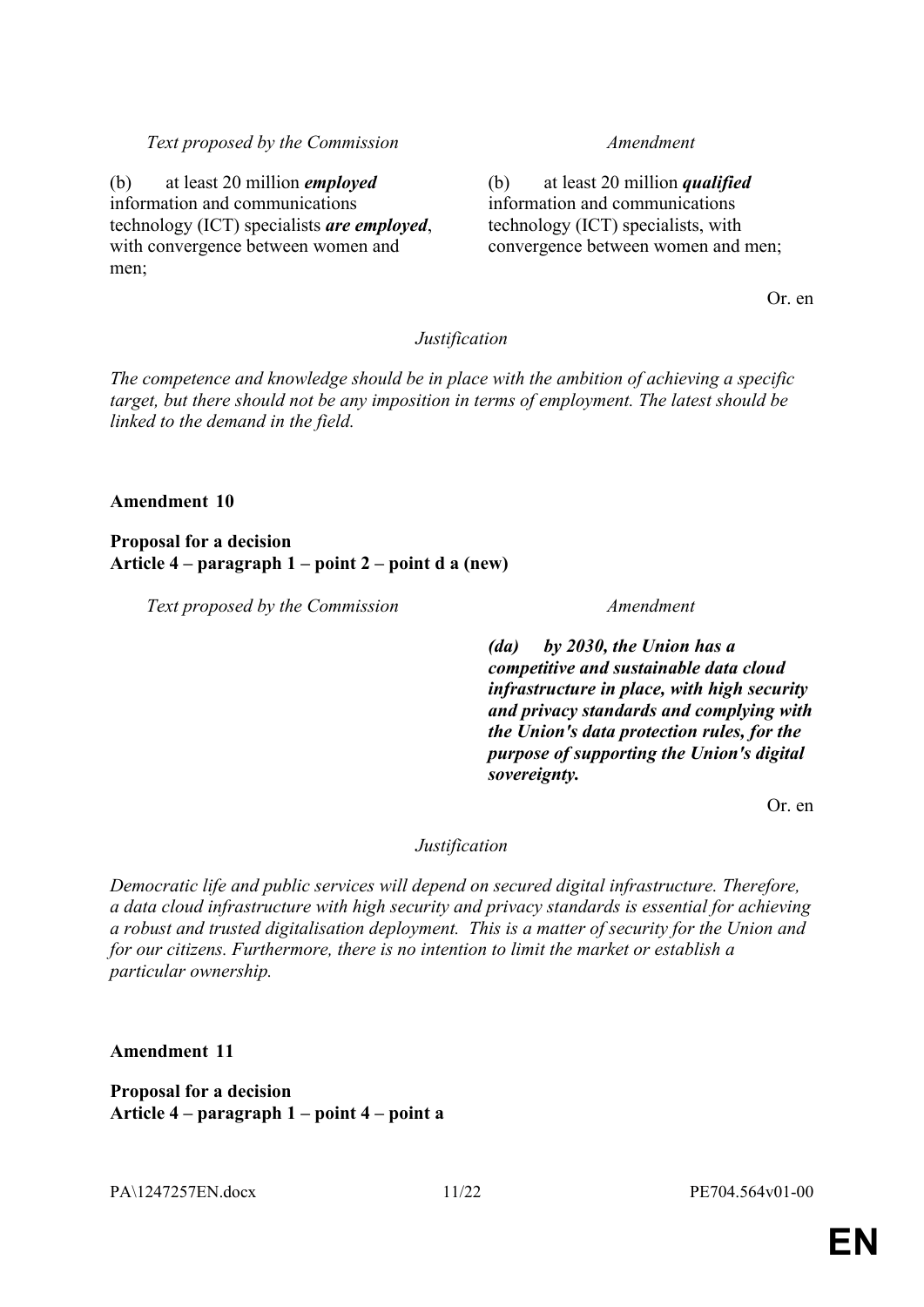# *Text proposed by the Commission Amendment*

(a) 100% online accessible provision of key public services for Union citizens and businesses;

(a) 100% online accessible provision of key public services for Union citizens and businesses *with high security and privacy standards*;

Or. en

### *Justification*

*This amendment aims at harmonising the wording of the text.*

**Amendment 12**

# **Proposal for a decision Article 5 – paragraph 3**

## *Text proposed by the Commission Amendment*

(3) The Commission, in close cooperation with Member States, shall define Union-level projected trajectories for the attainment of each of the digital targets, which would serve as basis for the monitoring and the national Digital Decade strategic roadmaps. Where necessary, in light of technical, economic or societal developments, the Commission shall update *one or more of* these projected trajectories.

(3) The Commission, in close cooperation with Member States, shall define Union-level projected trajectories for the attainment of each of the digital targets, which would serve as basis for the monitoring and the national Digital Decade strategic roadmaps. Where necessary, in light of technical, economic or societal developments, the Commission shall update these projected trajectories *accordingly*.

Or. en

## *Justification*

*This amendment aims at keeping a higher level of ambition and making sure that the Commission updates as many projected trajectories as possible, where needed.*

**Amendment 13**

# **Proposal for a decision Article 5 – paragraph 4**

*Text proposed by the Commission Amendment*

(4) Member States shall provide to the (4) Member States shall provide to the

PE704.564v01-00 12/22 PA\1247257EN.docx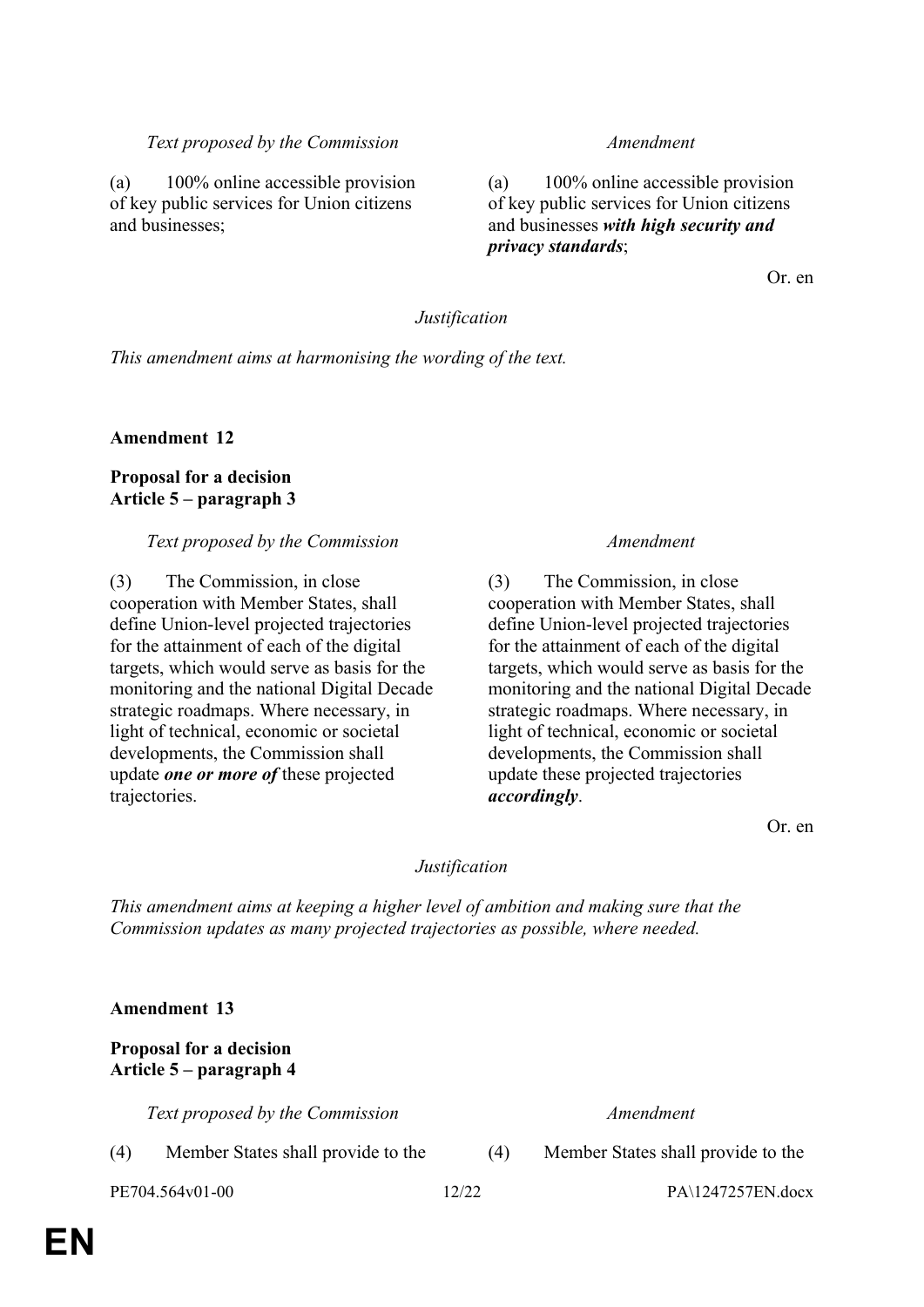Commission in a timely manner the necessary information required for the effective monitoring of the progress in the implementation of the principles *enshrined* in the [insert title of solemn Declaration].

Commission in a timely manner the necessary information required for the effective monitoring of the progress in the implementation of the *digital* principles *as endorsed* in the [insert title of solemn Declaration].

Or. en

#### *Justification*

*This amendment aims at harmonising the overall text. The same wording appears in recital 17.*

#### **Amendment 14**

## **Proposal for a decision Article 6 – paragraph 2**

#### *Text proposed by the Commission Amendment*

(2) In the report on the "State of the Digital Decade", the Commission shall provide an assessment of the progress of the Union's digital transition against the digital targets set out in Article 4 as well as the state of compliance with the general objectives referred to in Article 2 and the principles *enshrined* in the [insert title of solemn Declaration]. The assessment of the progress made shall be based, in particular, on the analysis and key performance indicators in the DESI as compared to Union-level and, where applicable, national projected trajectories, and, where applicable, on the establishment of and progress regarding Multi-Country Projects.

(2) In the report on the "State of the Digital Decade", the Commission shall provide an assessment of the progress of the Union's digital transition against the digital targets set out in Article 4 as well as the state of compliance with the general objectives referred to in Article 2 and the *digital* principles *as endorsed* in the [insert title of solemn Declaration]. The assessment of the progress made shall be based, in particular, on the analysis and key performance indicators in the DESI as compared to Union-level and, where applicable, national projected trajectories, and, where applicable, on the establishment of and progress regarding Multi-Country Projects.

Or. en

#### **Amendment 15**

**Proposal for a decision Article 6 – paragraph 3 – introductory part**

PA\1247257EN.docx 13/22 PE704.564v01-00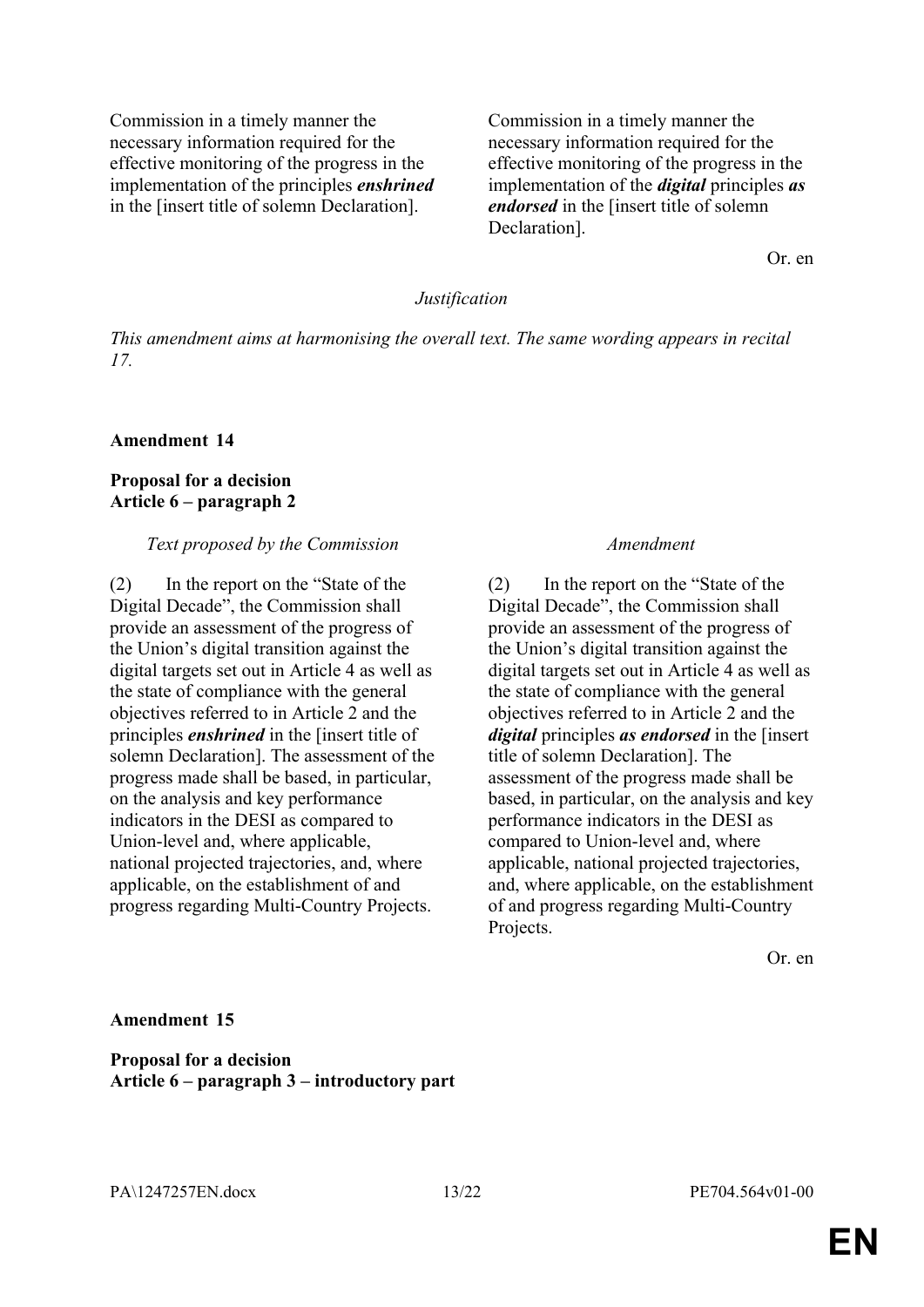# *Text proposed by the Commission Amendment*

(3) In the report on the "State of the Digital Decade", the Commission may recommend policies, measures or actions to be taken by Member States in areas where progress was insufficient to achieve the digital targets set out in Article 4 or where significant gaps and shortages have been identified based on the results of the report on the "State of the Digital Decade". Those recommended policies, measures or actions *may*, in particular, address:

(3) In the report on the "State of the Digital Decade", the Commission may recommend policies, measures or actions to be taken by Member States in areas where progress was insufficient to achieve the digital targets set out in Article 4 or where significant gaps and shortages have been identified based on the results of the report on the "State of the Digital Decade". Those recommended policies, measures or actions *shall*, in particular, address:

Or. en

# *Justification*

*This amendment aims at empowering the Commission to address the shortcoming in order to achieve the objectives and targets.*

**Amendment 16**

**Proposal for a decision Article 6 – paragraph 6**

*Text proposed by the Commission Amendment*

(6) The report *may* also assess the need for any additional policies, measures or actions that might be required at the Union level.

(6) The report *shall* also assess the need for any additional policies, measures or actions that might be required at the Union level.

Or. en

# *Justification*

*This amendment aims at increasing the quality of the report and make it more comprehensive.*

# **Amendment 17**

# **Proposal for a decision Article 7 – paragraph 3 – introductory part**

*Text proposed by the Commission Amendment*

- (3) The policies, measures and actions (3) The policies, measures and actions
- 

PE704.564v01-00 14/22 PA\1247257EN.docx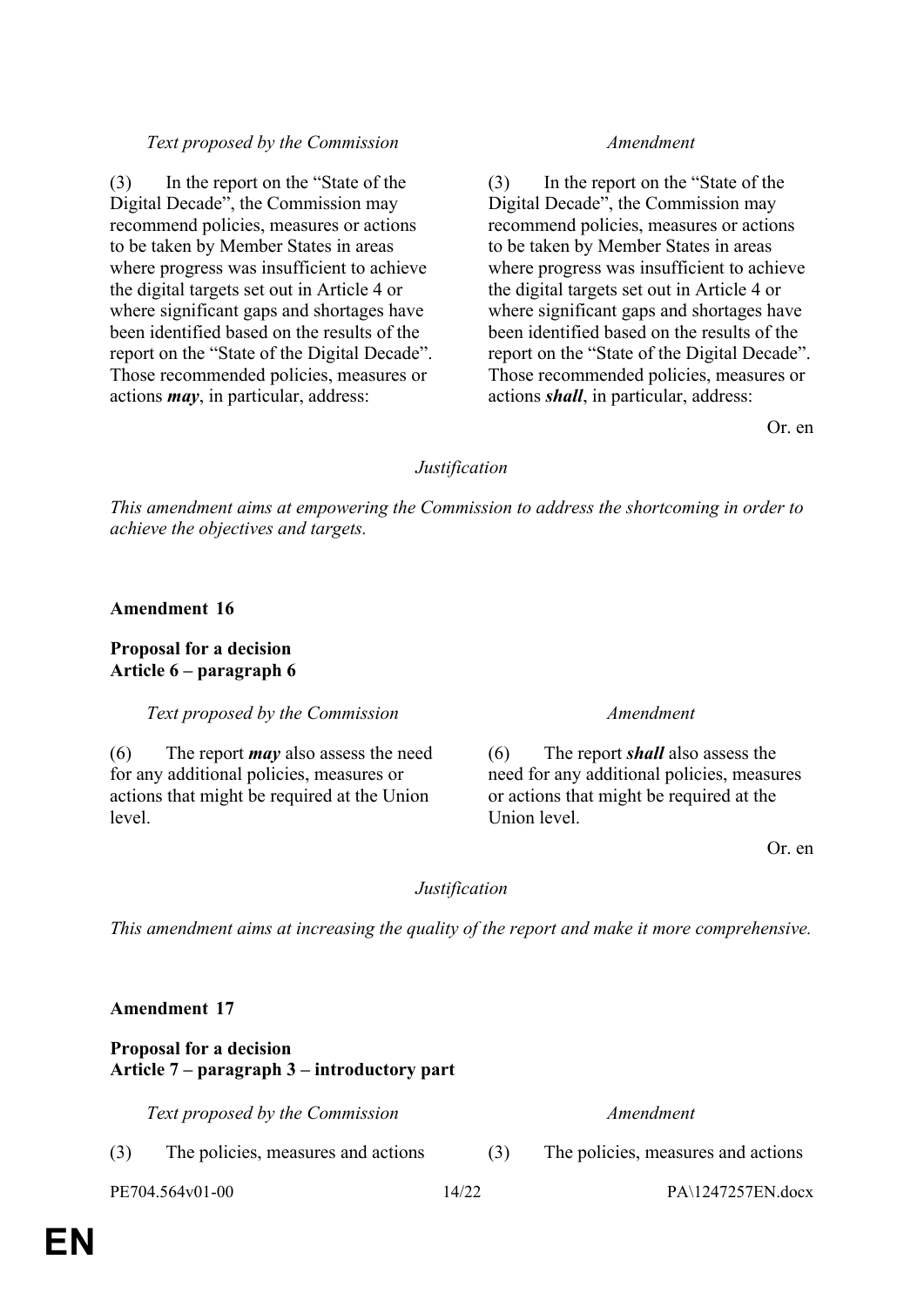referred to in point (a) shall relate to the achievement of the objectives and the digital targets of this Decision for which at the date of submission of the national Digital Decade strategic roadmaps or of the adjustment of those roadmaps *one or more* of the following applies:

referred to in point (a) shall relate to the achievement of the objectives and the digital targets of this Decision for which at the date of submission of the national Digital Decade strategic roadmaps or of the adjustment of those roadmaps *all* of the following applies:

Or. en

#### *Justification*

*This amendment aims at increasing the level of ambition in relation to the achievement of the objectives and the digital targets. While not all Member States might be able to comply with all the requirements at the date of submission of the national Digital Decade strategic roadmaps or of the adjustment of those roadmaps, keeping "one or more" in the text might lower the level of commitment and efforts.*

#### **Amendment 18**

#### **Proposal for a decision Article 7 – paragraph 4**

#### *Text proposed by the Commission Amendment*

(4) Member States shall provide a general overview of the investment needed to contribute to the objectives and digital targets as set out in their national Digital Decade strategic roadmaps, as well as a general description on the sources of that investment, including, where applicable, planned use of Union programmes and instruments. The national Digital Decade strategic roadmaps *may* include proposals for Multi-Country Projects.

(4) Member States shall provide a general overview of the investment needed to contribute to the objectives and digital targets as set out in their national Digital Decade strategic roadmaps, as well as a general description on the sources of that investment, including, where applicable, planned use of Union programmes and instruments. The national Digital Decade strategic roadmaps *shall* include proposals for Multi-Country Projects *to foster crossborder cooperation*.

Or. en

#### *Justification*

*The cross-border cooperation is an important European element. This amendment seeks to highlight it.*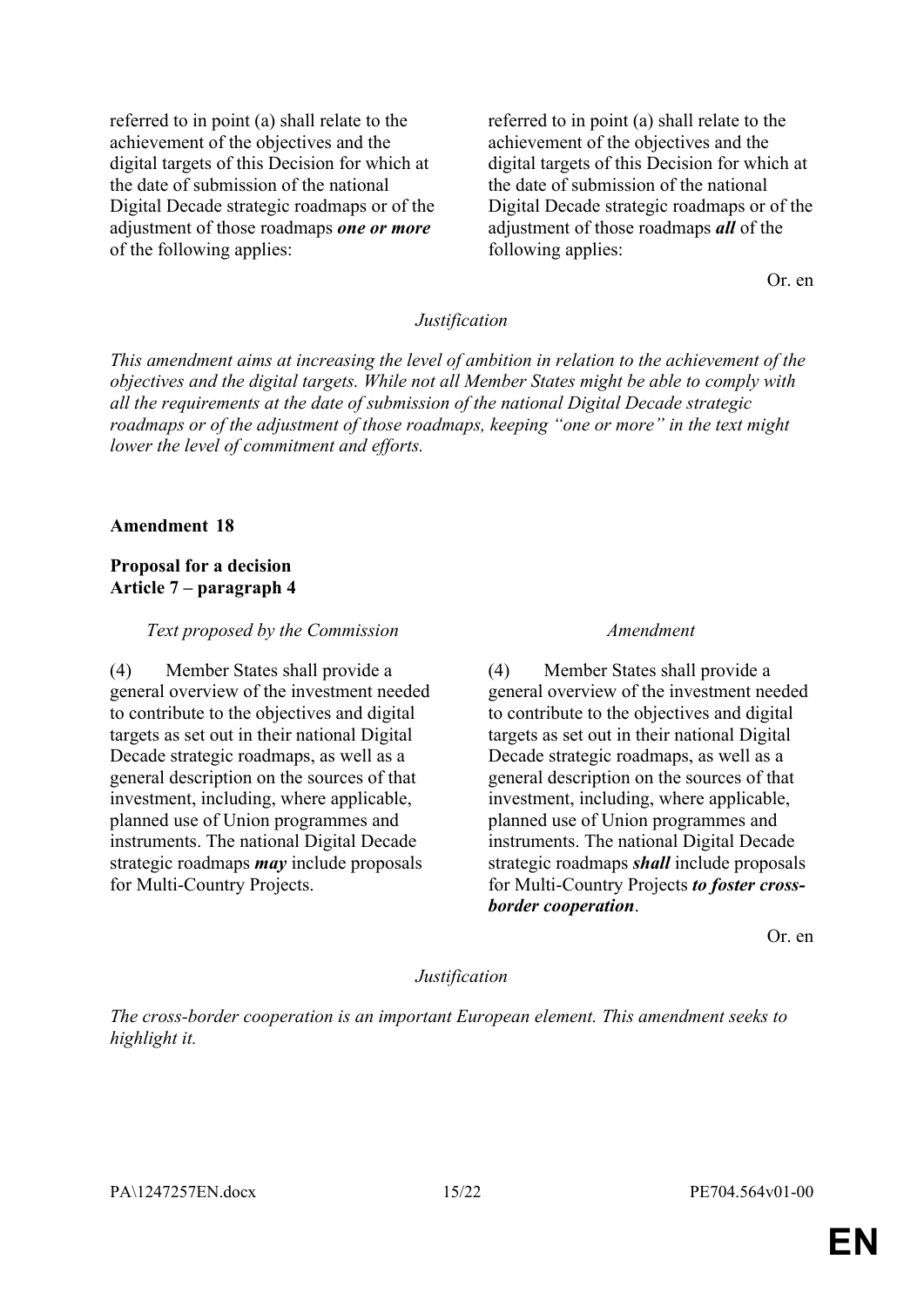### **Amendment 19**

### **Proposal for a decision Article 7 – paragraph 5**

#### *Text proposed by the Commission Amendment*

(5) Member States shall ensure that their national Digital Decade strategic roadmaps take into consideration the latest country-specific recommendations issued in the context of the European Semester. Adjustments to national Digital Decade strategic roadmaps shall take into account the recommended policies, measures and actions under Article 6(3) and the recommendations adopted under Article 9.

(5) Member States shall ensure that their national Digital Decade strategic roadmaps take into consideration the latest country-specific recommendations issued in the context of the European Semester *and feed into the following European Semester cycle*. Adjustments to national Digital Decade strategic roadmaps shall take into account the recommended policies, measures and actions under Article 6(3) and the recommendations adopted under Article 9.

Or. en

# *Justification*

*This amendment aims at making the text more coherent with Commission's communication Paragraph 14 and furthermore emphasizes on the necessity to ensure the continuation of Commissions decisions.*

## **Amendment 20**

# **Proposal for a decision Article 8 – paragraph 1**

## *Text proposed by the Commission Amendment*

(1) Member States and the Commission shall closely cooperate to identify ways to address deficiencies in areas where progress was insufficient to achieve one or more of the digital targets set out in Article 4 or where significant gaps and shortages have been identified based on the results of the report on the "State of the Digital Decade". *This analysis shall take into account, in particular, the different capacities of Member States to contribute to some of the digital targets and the risk that delays* 

(1) Member States and the Commission shall closely cooperate to identify ways to address deficiencies in areas where progress was insufficient to achieve one or more of the digital targets set out in Article 4 or where significant gaps and shortages have been identified based on the results of the report on the "State of the Digital Decade".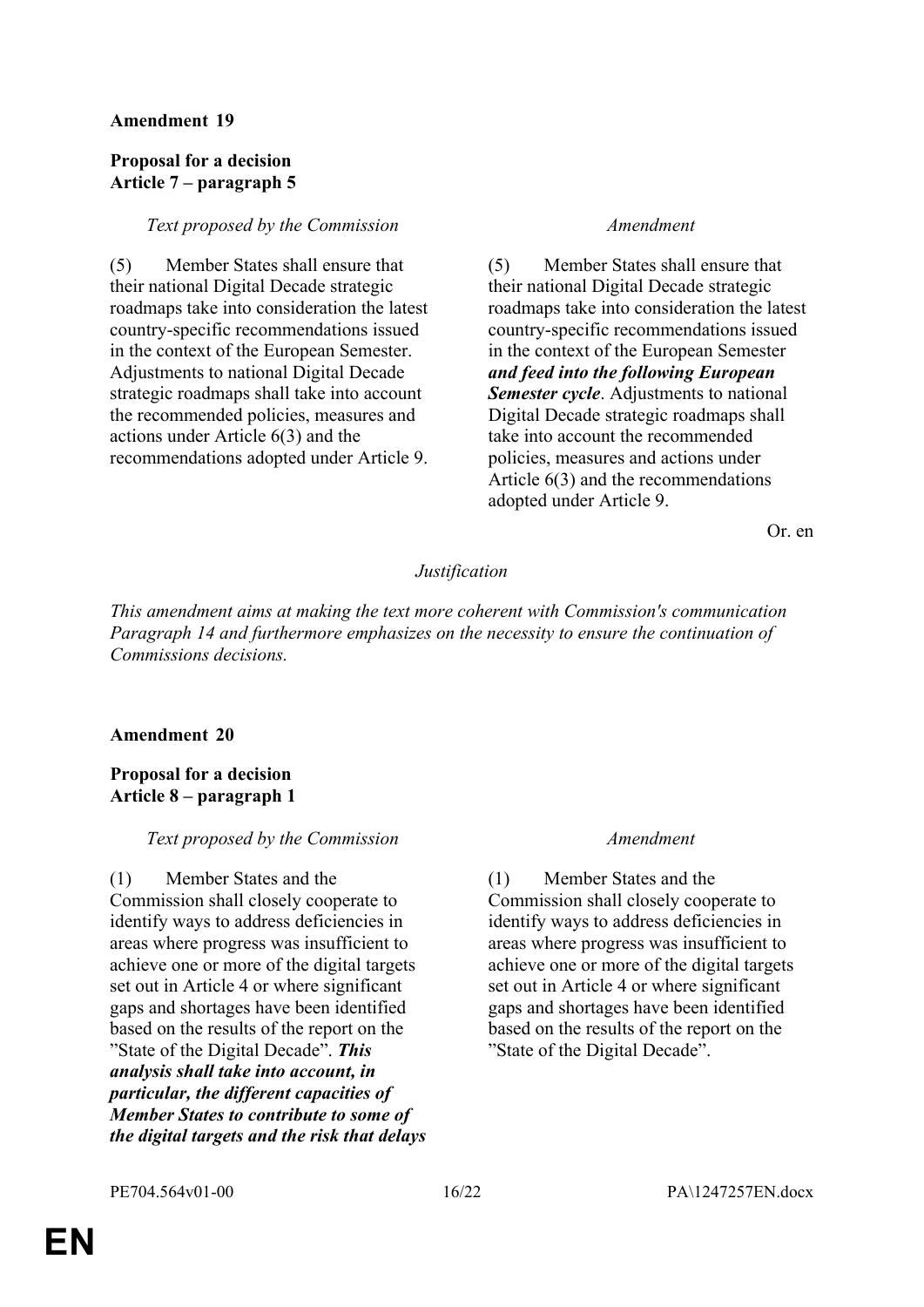#### *Justification*

*This last part is unnecessary and could be regarded as an advanced justification for failures and shortcomings. If this is the case, then it should be addressed in the final report and evaluation in order to improve future progress on the digital targets.*

**Amendment 21**

## **Proposal for a decision Article 8 – paragraph 3**

#### *Text proposed by the Commission Amendment*

(3) Within five months from the publication of the report on the "State of the Digital Decade", the Member States concerned shall submit to the Commission adjustments to their national Digital Decade strategic roadmaps consisting of policies, measures and actions they intend to undertake, including, where relevant, proposals for Multi-Country Projects, to foster progress in the areas concerned by the digital targets set out in Article 4 and to fulfill objectives set out in Article 2. *If a Member State considers that no action is required and that its national Digital Decade strategic roadmap does not require updating, it shall provide its reasons in writing.*

(3) Within five months from the publication of the report on the "State of the Digital Decade", the Member States concerned shall submit to the Commission adjustments to their national Digital Decade strategic roadmaps consisting of policies, measures and actions they intend to undertake, including, where relevant, proposals for Multi-Country Projects, to foster progress in the areas concerned by the digital targets set out in Article 4 and to fulfill objectives set out in Article 2.

Or. en

*Justification*

*This paragraph is being split into two separate paragraphs.*

**Amendment 22**

**Proposal for a decision Article 8 – paragraph 3 a (new)**

PA\1247257EN.docx 17/22 PE704.564v01-00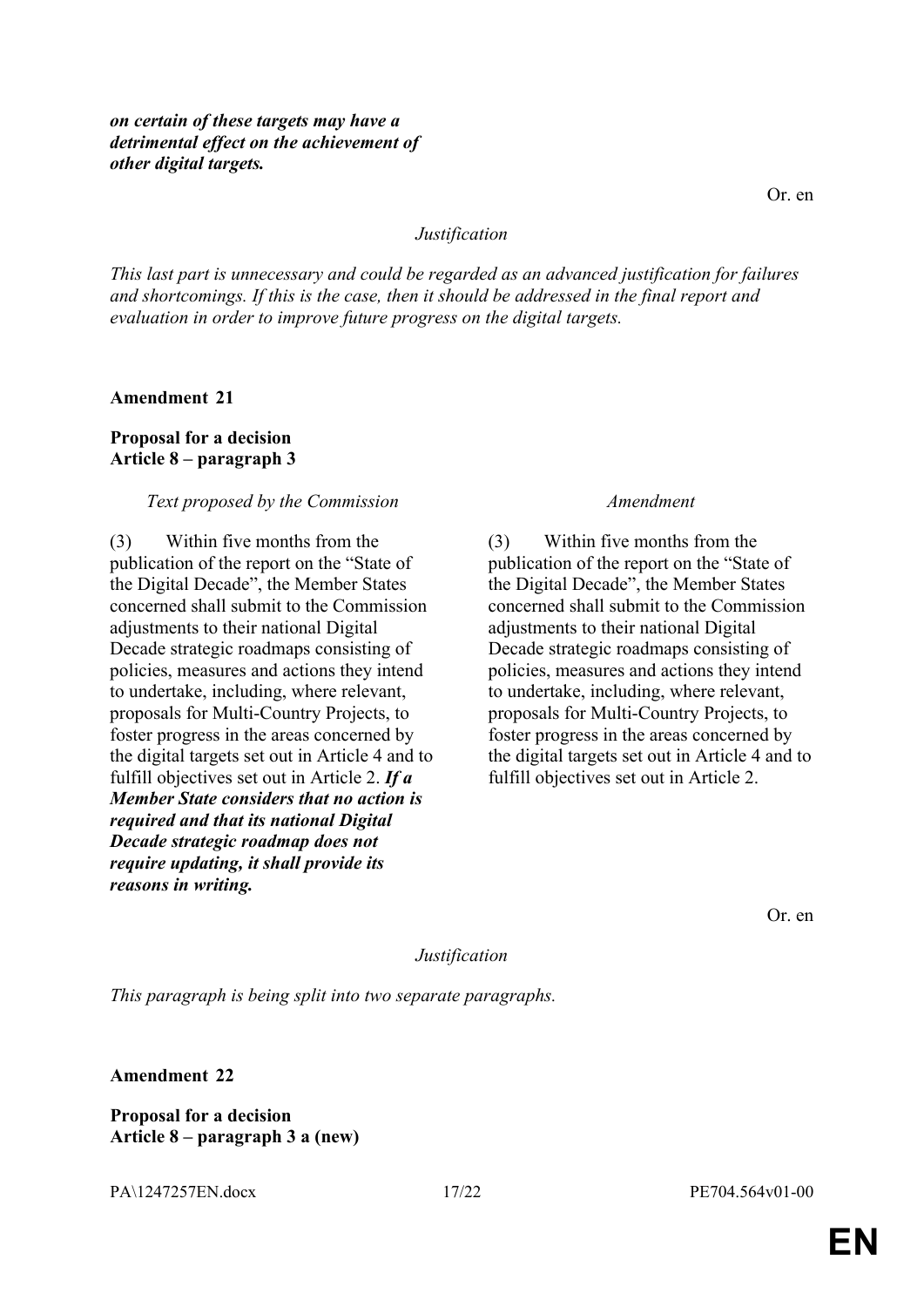*Text proposed by the Commission Amendment*

*(3a) If a Member State considers that no action is required and that its national Digital Decade strategic roadmap does not require updating, it shall provide its reasons in writing to the Commission and make it public.*

Or. en

#### *Justification*

*This amendment aims at facilitating a better understanding of the Member States' Digital Decade strategic roadmaps, while bringing more transparency into the process, by making the information accessible to other Member States. This could also be regarded an opportunity for other Member States to share experiences.*

#### **Amendment 23**

# **Proposal for a decision Article 8 – paragraph 4**

#### *Text proposed by the Commission Amendment*

(4) At any point of the annual cooperation, the Commission and one or more Member States may undertake joint commitments, consult with other Member States on policy, measures or actions or establish Multi-Country Projects as provided for in Article 12. The Commission or a Member State which has proposed a policy, a measure or an action may also request a peer review process to be launched regarding specific aspects of that policy, measure or action, and in particular on its suitability to contribute to achieving a specific digital target. The outcome of the peer review process *may* be included in the following Report on the "State of the Digital Decade".

(4) At any point of the annual cooperation, the Commission and one or more Member States may undertake joint commitments, consult with other Member States on policy, measures or actions or establish Multi-Country Projects as provided for in Article 12. The Commission or a Member State which has proposed a policy, a measure or an action may also request a peer review process to be launched regarding specific aspects of that policy, measure or action, and in particular on its suitability to contribute to achieving a specific digital target. The outcome of the peer review process *shall* be included in the following Report on the "State of the Digital Decade".

Or. en

## *Justification*

*Peer review is an essential part of the cross-border cooperation. This amendment aims at*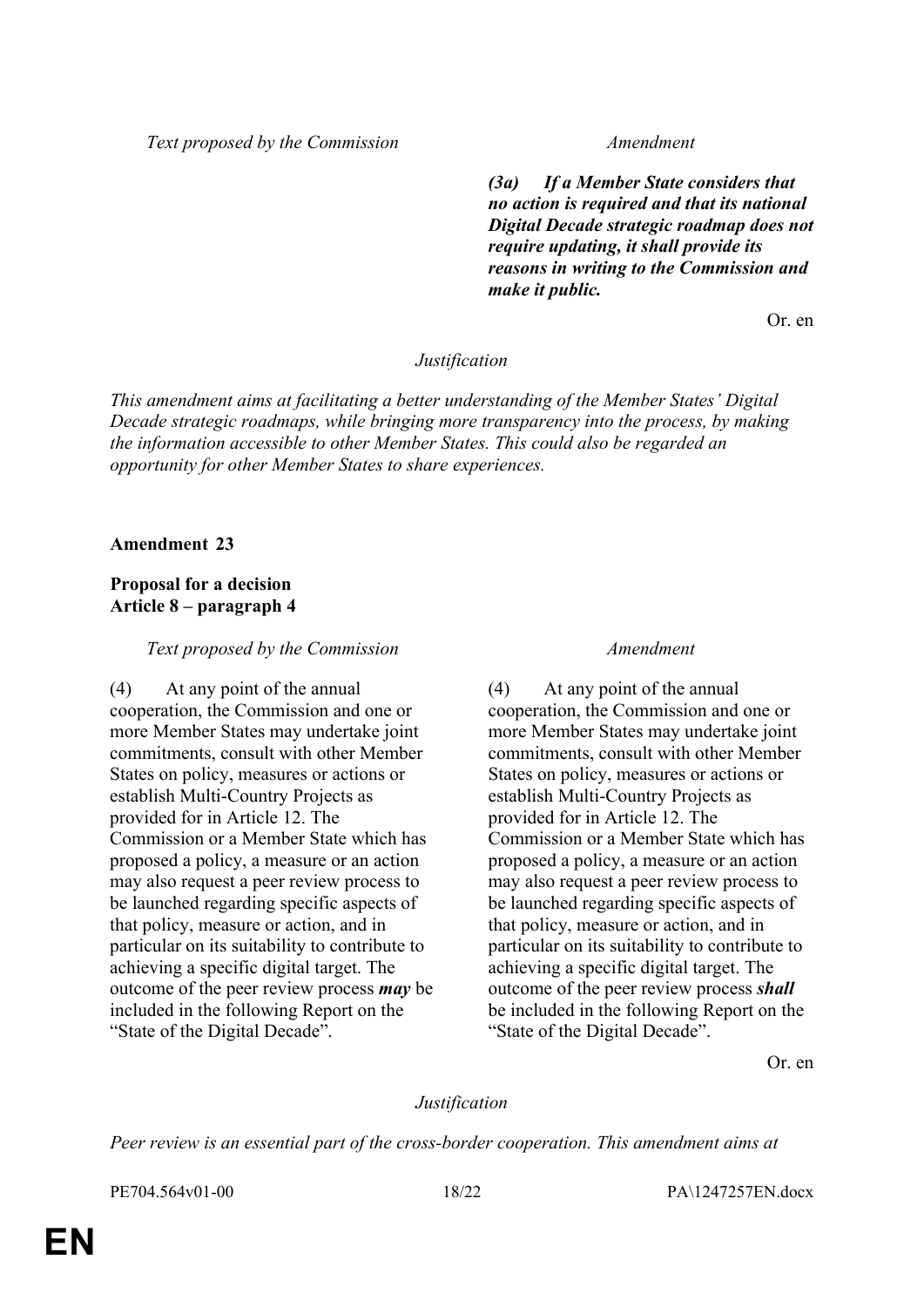*increasing the quality of the report and make it more comprehensive by including the outcome of peer review in the report.*

#### **Amendment 24**

## **Proposal for a decision Article 9 – paragraph 4**

### *Text proposed by the Commission Amendment*

(4) In addition, where the Commission concludes that national measures are insufficient and put at risk the timely achievement of the objectives and digital targets set out in this Decision, it *may* propose measures as appropriate and exercise its powers under the Treaties in order to ensure the collective achievement of those objectives and targets.

(4) In addition, where the Commission concludes that national measures are insufficient and put at risk the timely achievement of the objectives and digital targets set out in this Decision, it *shall* propose measures as appropriate and exercise its powers under the Treaties in order to ensure the collective achievement of those objectives and targets.

Or. en

## *Justification*

*This amendment aims at empowering the Commission to propose measures as appropriate and exercise its powers under the Treaties.*

## **Amendment 25**

## **Proposal for a decision Article 9 – paragraph 5**

## *Text proposed by the Commission Amendment*

(5) In case a Member State continuously deviates from the national projected trajectory for several years, or alternatively does not intend to adopt corrective action based on a previous Commission recommendation, the Commission *may* initiate a targeted dialogue with the Member State in question and inform the European Parliament and Council thereof.

(5) In case a Member State continuously deviates from the national projected trajectory for several years, or alternatively does not intend to adopt corrective action based on a previous Commission recommendation, the Commission *shall* initiate a targeted dialogue with the Member State in question and inform the European Parliament and Council thereof.

Or. en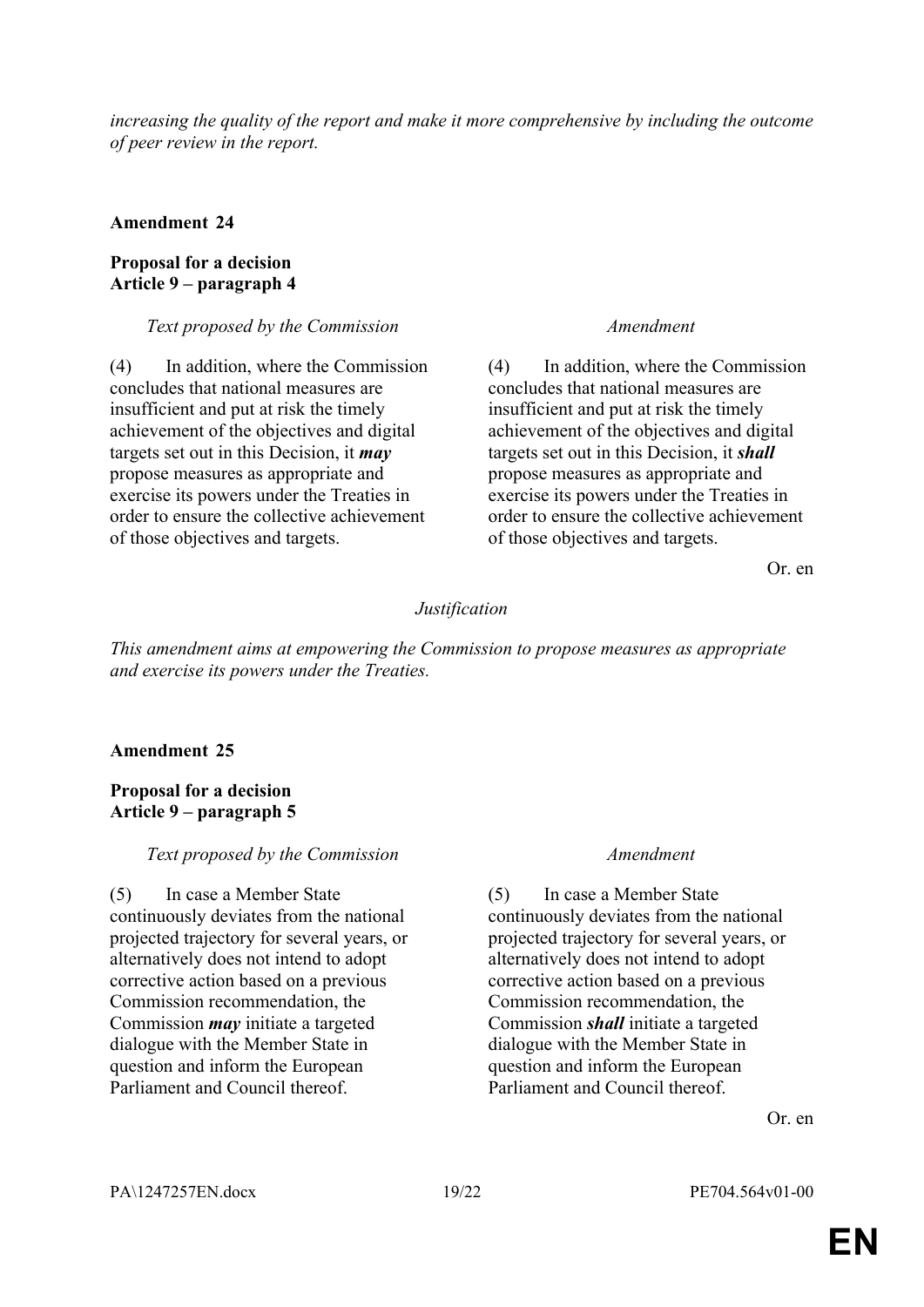# *Justification*

*This amendment aims at empowering the Commission to initiate a targeted dialogue with the Member State in question and inform the European Parliament and Council thereof.*

### **Amendment 26**

**Proposal for a decision Article 10 – paragraph 1 a (new)**

*Text proposed by the Commission Amendment*

*(1a) The Member States concerned or the Commission may request to launch a peer review process for the purposes of the implementation of the obligations and tasks established in this Decision.*

Or. en

#### *Justification*

*This amendment aims at promoting the opportunities the Member States concerned or the Commission to launch peer reviews process.*

## **Amendment 27**

**Proposal for a decision Article 11 – paragraph 1**

*Text proposed by the Commission Amendment*

(1) The Commission shall closely cooperate with private and public stakeholders, including social partners, to collect information and develop recommended policies, measures and actions for the purposes of the implementation of this Decision.

(1) The Commission shall closely cooperate *in a transparent manner* with private and public stakeholders, including social partners, to collect information and develop recommended policies, measures and actions for the purposes of the implementation of this Decision.

Or. en

## *Justification*

*The primary objectives for enhanced transparency during information collection and policy development processes are to improve the quality and effectiveness of proposed recommendations.*

PE704.564v01-00 20/22 PA\1247257EN.docx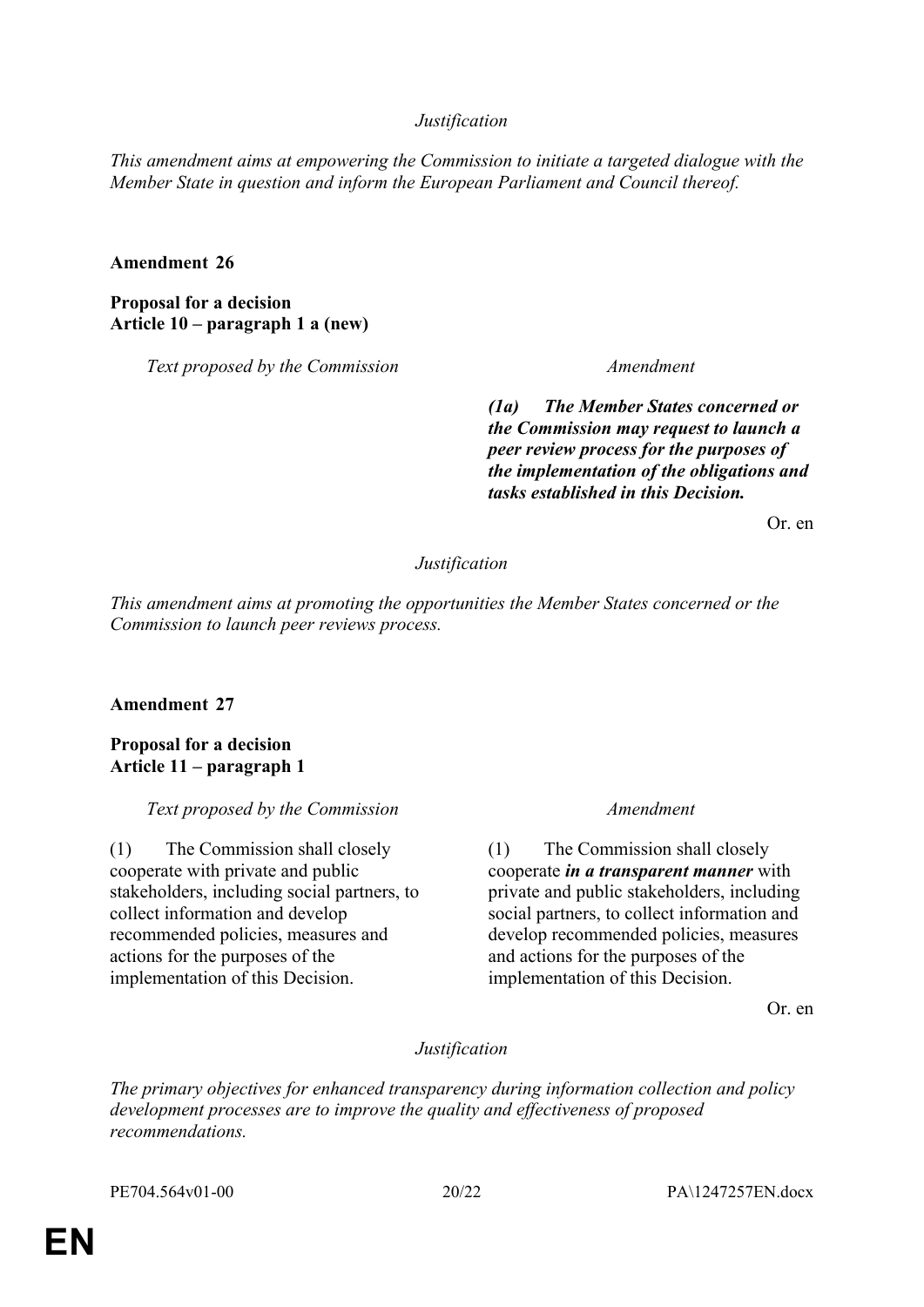**Amendment 28**

# **Proposal for a decision Article 12 – paragraph 2 – subparagraph 1 – point e a (new)**

*Text proposed by the Commission Amendment*

*(ea) strengthening the Digital Single Market and its competitiveness;*

Or. en

*Justification*

*This amendment highlights the importance of the Digital Single Market and its competitiveness.*

**Amendment 29**

# **Proposal for a decision Article 13 – paragraph 4 – point g**

*Text proposed by the Commission Amendment*

(g) any other appropriate implementation mechanism.

(g) any other appropriate implementation mechanism *in consultation with the Commission in accordance with Article 14*.

Or. en

# *Justification*

*This amendment aims at strengthening the text and bringing coherent with the relevant article.*

**Amendment 30**

# **Proposal for a decision Article 14 – paragraph 3**

*Text proposed by the Commission Amendment*

(3) In a second step of coordination, if at least three Member States express interest in a Multi-Country Project and at

(3) In a second step of coordination, if at least three Member States express interest in a Multi-Country Project and at

PA\1247257EN.docx 21/22 PE704.564v01-00